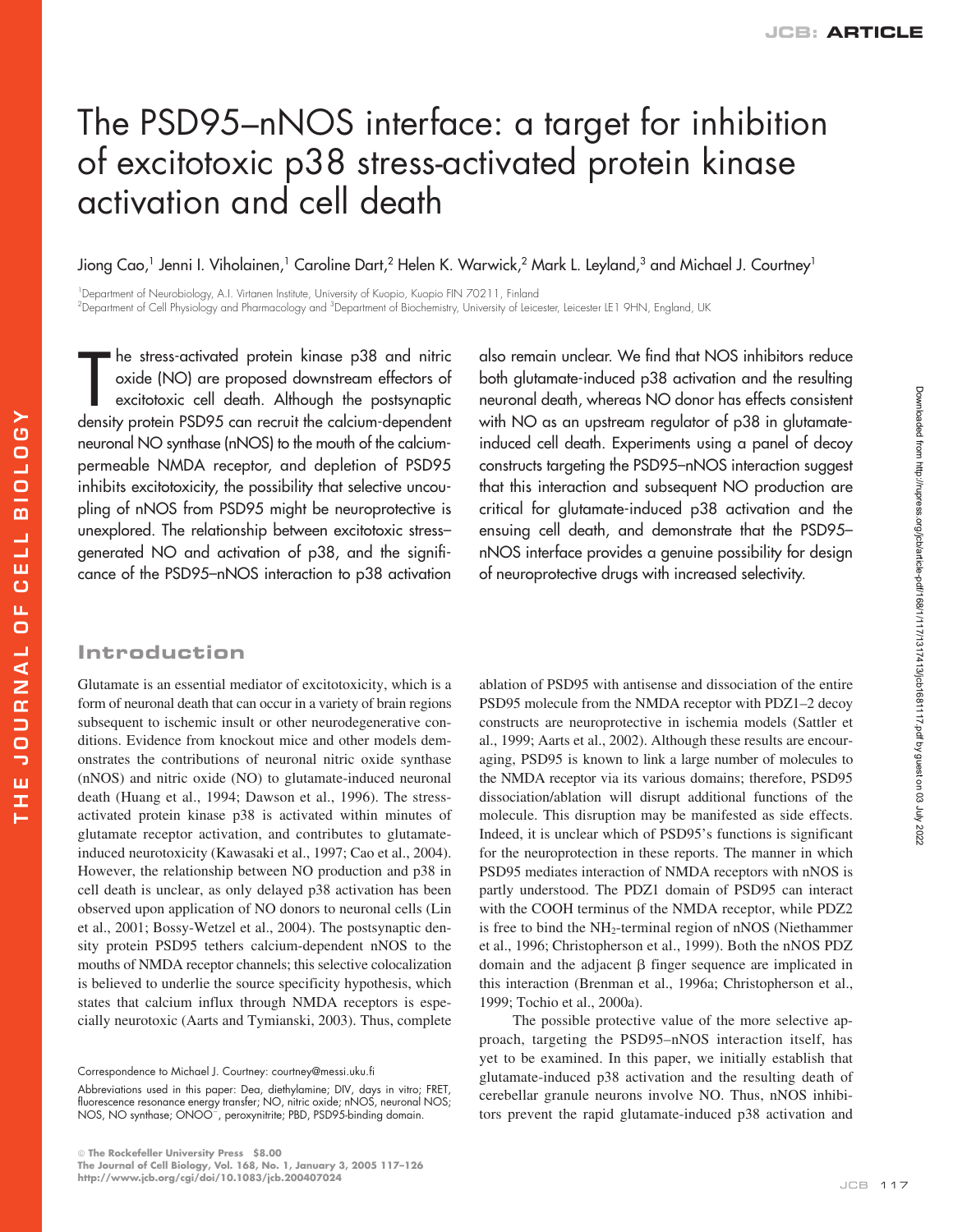p38-dependent death. The p38 activation is transient and rapidly followed by pyknosis. Consistent with this, neuroprotection by p38 inhibitor is obtained only when the inhibitor is added before, and not after, the peak of p38 activation. Consistent with a role for NO in glutamate-induced cell death, p38 activation and pyknosis induced by NO donors are as rapid as when they are induced by glutamate.

Subsequently, we developed a decoy construct based on nNOS that we could show binds to the PDZ2 domain of PSD95. This construct prevented p38 activation and neuronal death induced by glutamate, but not those induced by NO donor. This suggests that the decoy construct indeed prevents p38 activation and pyknosis upstream of NO synthesis. Similarly, expression of the free PSD95–PDZ2 domain, which we demonstrate interacts with the  $NH<sub>2</sub>$  terminus of nNOS, also inhibits pyknosis. We conclude that development of competitor sequences selectively disrupting only the PSD95–nNOS interface may have value as a neuroprotective strategy in excitotoxicity.

## **Results**

NO contributes to excitotoxic neuronal cell death (Huang et al., 1994; Dawson et al., 1996), which can result in neuronal deficits in a variety of brain regions after stroke or the development other neurodegenerative conditions. Recent evidence suggests an essential role for the stress-activated protein kinase p38 in excitotoxic neuronal cell death in cultured cerebellar neurons (Kawasaki et al., 1997; Cao et al., 2004) and forebrain and hippocampal neurons (Legos et al., 2002), and in vivo in retinal neurons (Manabe and Lipton, 2003) and cerebral ischemia (Legos et al., 2001). NO species are known to activate p38 in nonneuronal cells, but this reportedly depends on a TAB1 mediated p38 autophosphorylation mechanism (Ge et al., 2002) that is not required for glutamate-evoked neuronal p38 activation (unpublished data). Information on the effect of NO on neuronal p38 is limited—in cerebellar granule neurons, an activation of p38 after a 3-h incubation with NO donor has been reported (Lin et al., 2001). Because glutamate activates p38 within 2 min and apoptosis is complete within 3 h in these cells (Cao et al., 2004), the significance of this result has been unclear. To consider the possible relationship between NO and p38, we first investigated in more detail the time course of p38 activation and its requirement for the cell death process. Addition of glutamate to cerebellar granule neuron cultures leads to a transient but strong activation of p38 at 5 min, with little elevation above basal level at 30 min and no detectable increase for the next 3 h (Fig. 1 A). Pyknosis is an early indicator of this form of cell death, preceding loss of membrane integrity by several hours (Cao et al., 2004). Cell death, assessed by pyknosis, is already detectable 60 min after glutamate addition and is complete within 3 h (Fig. 1 B). SB203580, at a concentration that selectively inhibits p38 in intact cerebellar granule neurons (Coffey et al., 2000, 2002; Cao et al., 2004), is known to prevent this pyknosis. Adding the inhibitor 30 min before the addition of glutamate strongly prevents the pyknosis, but if the inhibitor is added 30 min after glutamate exposure, the pyknosis is indistinguishable from that in controls (Fig. 1 C). These data



Figure 1. **Glutamate-induced neuronal death requires the early phase of p38 activation.** (A) Phospho-p38 levels in cerebellar granule neuron extracts prepared at times indicated after exposure to  $50\mu$ M glutamate. Phosphorylated p38 levels increase rapidly and fall to basal levels from 60 min after glutamate exposure. The pan-p38 blot indicates equal loading of samples. Means  $\pm$  range are shown ( $n = 2$ ). (B) Pyknosis of cerebellar granule neurons was assessed at times indicated after the start of a 30-min glutamate exposure. The pyknosis is complete 2–3 h after exposure to 50  $\mu$ M glutamate. Means  $\pm$  SEM are shown ( $n = 3$ ). (C) Pyknosis was assessed 3 h after a 30-min glutamate exposure, in the presence of  $1 \mu M$ SB203580, to specifically inhibit p38, added either 30 min before the start or immediately after the end of the 30-min glutamate exposure. Only pretreatment with inhibitor prevented the pyknosis. Means  $\pm$  SEM are shown  $(n = 3)$ .

suggest that the early transient increase of p38 activity is important for glutamate-induced pyknosis.

We subsequently examined the effect of nNOS inhibitors on p38 activation 5 min after glutamate addition, when phospho-p38 levels are at their highest. 7-Nitroindazole, which does not discriminate between NOS isoforms (with selectivity ratios of 0.9–1.4-fold; for review see Alderton et al., 2001), and  $N$ - $\omega$ propyl-L-arginine, which selectively targets nNOS (Zhang et al., 1997), both substantially and significantly reduced the glutamate-induced rapid increase in p38 activation loop phosphorylation observed at 5 min (Fig. 2, A and B). After this, the glutamate-induced pyknosis was also significantly diminished, as expected (Fig. 2, C and D). Both of these inhibitors are competitive with arginine, and thus the effects of the inhibitors are completely reversed by the presence of excess arginine in the culture medium (Fig. 2).

If NO species are genuinely involved in glutamateinduced p38 activation, then NO should, like glutamate, activate p38 within minutes of addition. Therefore, an NO donor was added to cerebellar granule neuron cultures and immunoblotting with phospho-p38 antibody was performed on cell lysates prepared at times after addition of NO donor, as shown (Fig. 3). We used the NONOate diethylamine/NO adduct (Dea/NO),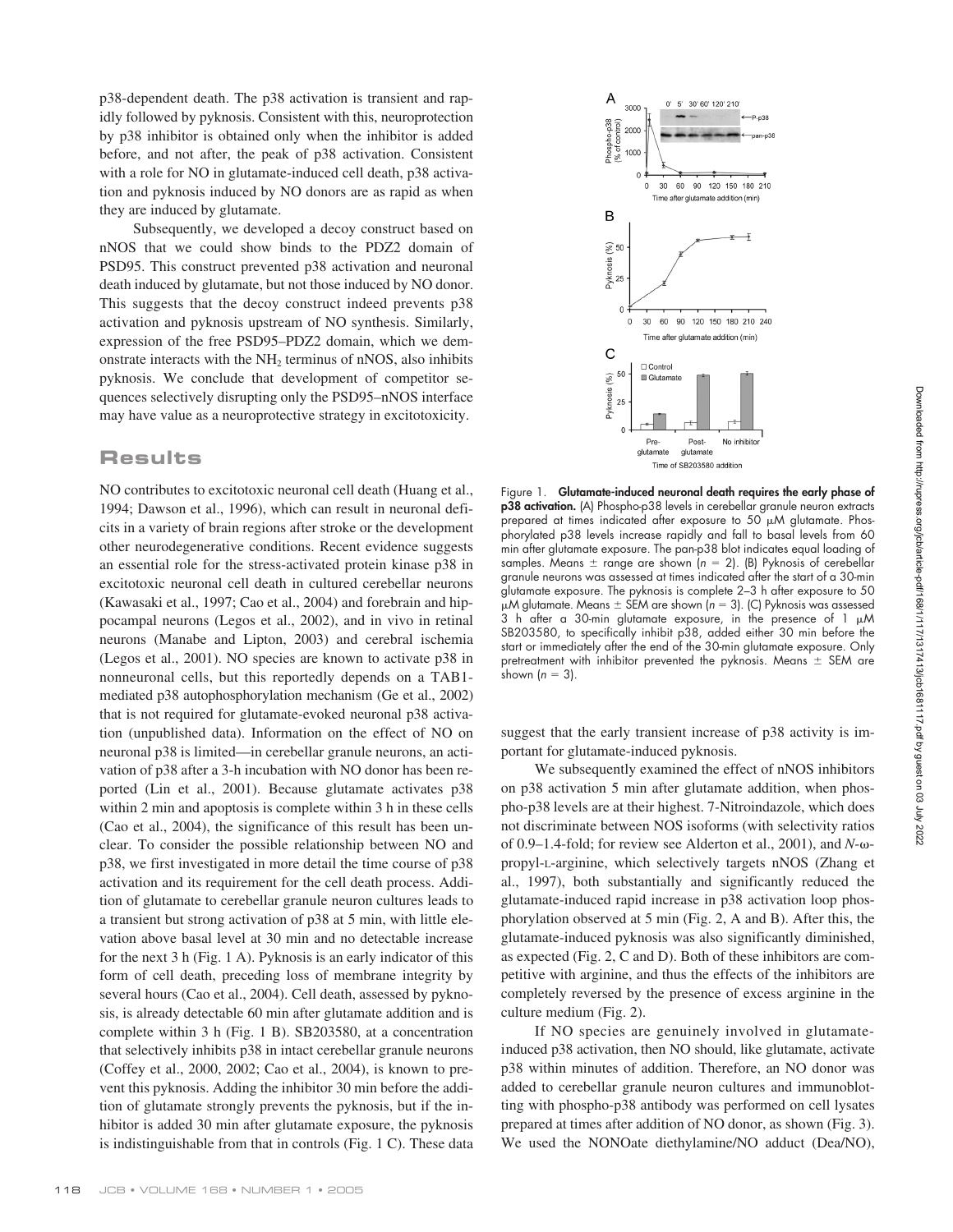

which degrades with a  $t_{1/2}$  of 2.1 min (at 37°C), to release NO. Dea/NO at  $250$  or  $10 \mu M$  induced a substantial increase in phospho-p38 level (Fig. 3, A [top and middle] and B). The lower concentration is only threefold greater than the amount used in a recent study to supply a physiologically relevant amount of NO sufficient to enhance long-term potentiation without effects on basal synaptic transmission (Bon and Garthwaite, 2003). The activation of p38 by Dea/NO appears to occur by a direct effect on the neurons and not by indirect stimulation of glutamate release, because the NMDA receptor antagonist MK801 does not prevent it (unpublished data). It has been suggested that peroxynitrite (ONOO<sup>-</sup>) may mediate the neurotoxic actions of NO. Therefore, we also tested this, at a concentration reported to activate p38 in 293 cells (Ge et al., 2002); once again, a rapid p38 activation loop phosphorylation was detected (Fig. 3, A [bottom] and B). If concentrations of NO donor sufficient to activate p38 are of relevance to p38 mediated death by glutamate, then the donors should induce rapid pyknosis in a manner similar to that of glutamate. Pyknosis of cells was measured between 30 and 180 min after addition of donor, revealing that Dea/NO indeed induces a rapid pyknosis dependent on the amount of donor added (Fig. 3 C). The pan-caspase inhibitor zVAD-fmk failed to inhibit p38 dependent pyknosis induced by glutamate (Cao et al., 2004). Pyknosis induced by NO and ONOO<sup>-</sup> is similar in that zVADfmk fails to prevent it as well (unpublished data).

Based on the experiments just described, we concluded that glutamate-induced activation of p38 and the subsequent death of cerebellar granule neurons require activity of nNOS and can be reproduced with NO donors. PSD95 ablation/dissociation has been shown to be neuroprotective (Sattler et al., 1999; Aarts et al., 2002), but as described in the Introduction, it may have additional effects. Because hypotheses exist concerning the mechanism by which this protein mediates coupling of NMDA recepFigure 2. **Inhibitors of NOS and nNOS reduce glutamateinduced p38 activation and pyknosis.** (A) Immunoblot revealing phospho-p38 levels in cerebellar granule neuron extracts prepared at times indicated, in the presence of carrier (DMSO) or the pan-NOS– and nNOS-specific inhibitors 7-Nitroindazole (3  $\mu$ M; 7-NI) and *N*-w-propyl-L-arginine (1  $\mu$ M; N<sup>w</sup>-PLA), respectively. These inhibitors are competitive with arginine, thus arginine was either absent, to allow the inhibitors to block the enzyme, or present, to prevent them from blocking it. Glutamate induces rapid p38 activation; this response is reduced by pan-NOS– and nNOS-specific inhibitors, but only when arginine is absent. The pan-p38 blot indicates equal loading of samples. (B) Replicates of data as in A were normalized and means  $\pm$  SEM are shown ( $n = 3$ ). Asterisks indicate significant difference of inhibitor-treated samples from control by paired  $t$  test ( $P < 0.002$ , or better, in all cases). (C) Neurons were treated with 50  $\mu$ M glutamate in the presence or absence of NOS inhibitors and in the absence or presence of arginine, as shown (conditions with arginine and inhibitors, but without glutamate, were not tested). Cells were fixed and DNA stained with Hoechst 33342, and the inhibitors reduced glutamateinduced pyknosis. (D) Replicates of data as in C are shown as means  $\pm$  SEM ( $n = 6$ ). Asterisk indicates significant difference of inhibitor treated samples from control by paired  $t$  test ( $P < 0.002$ , or better, in all cases).

tors to nNOS and the consequent sensitization of the enzyme to glutamate-mediated calcium influx, we developed a construct expected to bind PSD95 in a manner identical to, and therefore competitive with, that of endogenous nNOS. The domain structures of full length nNOS and the  $NH<sub>2</sub>$ -terminal fragment we used are shown in Fig. 4 A. This  $NH<sub>2</sub>$ -terminal fragment contains the nNOS PDZ domain and the adjacent  $\beta$  finger, both of which are required for binding PSD95-PDZ2 (Christopherson et



Figure 3. **NO species activate neuronal p38 and induce rapid pyknosis.** (A) Application of NO donors, as shown, to neurons increases levels of phospho-p38, with a time course similar to that induced by glutamate. The pan-p38 blot indicates equal loading of samples. (B) Replicates of the data in A were quantified and means  $\pm$  SEM are shown ( $n = 3-4$ ). (C) Pyknosis of cerebellar granule nuclei was assessed at the times indicated, after application of NO donor Dea/NO at the concentrations shown. Means  $\pm$  range are shown ( $n = 2$ ).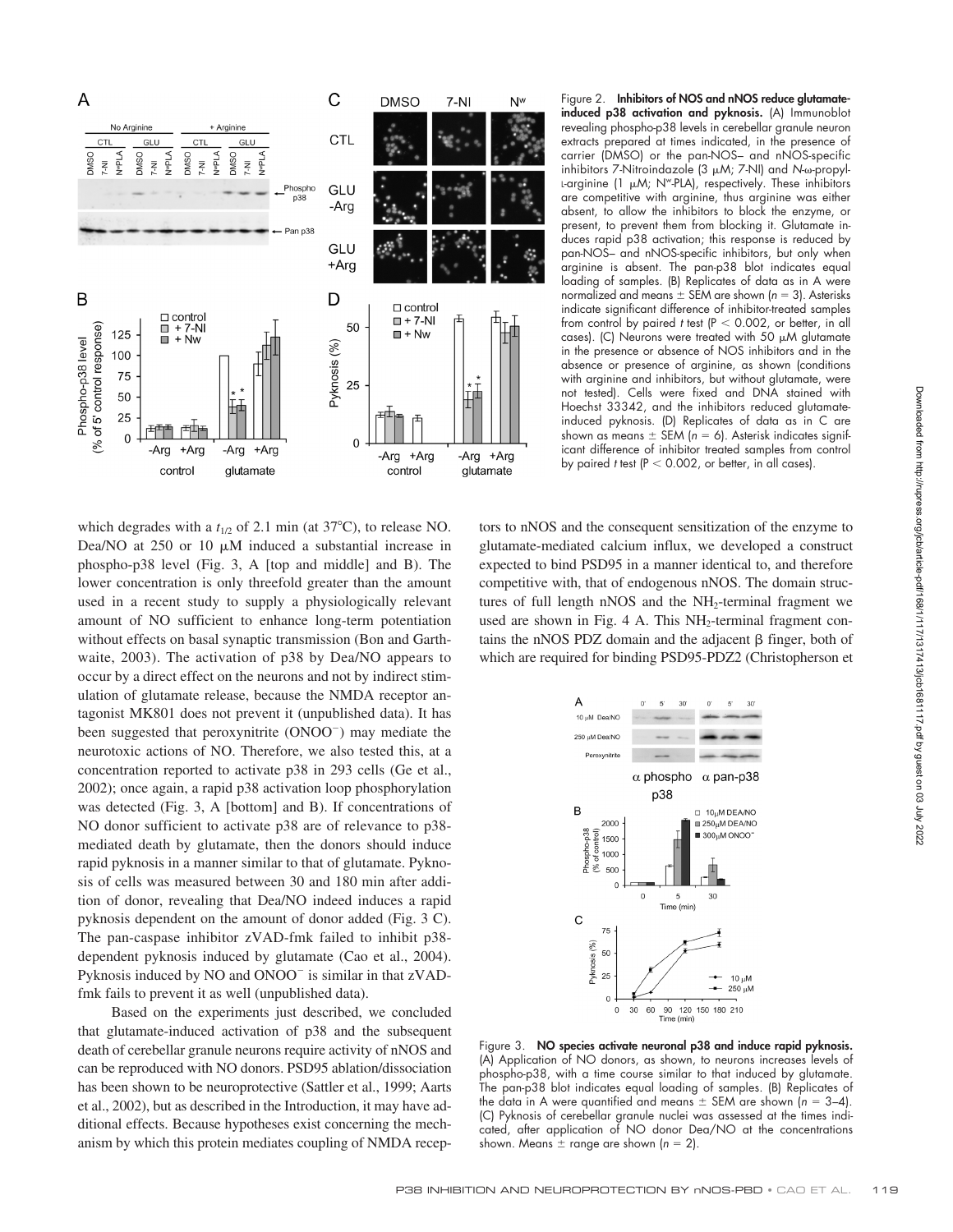

Figure 4. **nNOS-PBD selectively and stably interacts with the PSD95- PDZ2 domain.** (A) Domain map of nNOS $\alpha$  (1,433 aa in length). The PDZ and  $\beta$  finger ( $\beta f$ ) domains have been reported to interact with the NMDA receptor scaffold PSD95, leading to the hypothesis that this interaction may confer on NMDA receptors an increased propensity to produce NO. The synthetic construct nNOS-PBD (PSD95-binding domain; amino acids 1–300), which incorporates all sequences reported to be required for PSD95 interaction, is also shown. (B) The epitope-tagged construct GFPnNOS-PBD expresses a single species of the expected migration in 293 cells. The positions of calibrated molecular mass markers are shown on the left. (C) The selectivity and stability of the interaction between PSD95-PDZ domains and nNOS was monitored by coprecipitation of the PDZ domains with GST-tagged nNOS-PBD, using glutathione immobilized on beads. COS7 cells were cotransfected with GST-nNOS-PBD and GFP-tagged PSD95-PDZ1, PSD95-PDZ2, or PSD95-PDZ3, or empty GFP vector (GFP), as indicated. Only PDZ2 was revealed by anti-GFP immunoblotting of the washed beads (pull-down, bottom). The input blot (top) shows that equal amounts of GFP fusion proteins were expressed in the different cell lysates, and the anti-GST pull-down blot (middle) shows that equal amounts of GSTnNOS were captured from the lysates by the beads.

al., 1999; Tochio et al., 2000a), and we therefore named it nNOS-PBD (PSD95-binding domain). Transfection with GFP and GST fusion constructs leads to expression of a protein running at  $\sim$ 70 kD (Fig. 4 B and not depicted). To investigate whether this construct is able to selectively bind PSD95-PDZ2, we cotransfected GST-tagged nNOS-PBD into COS7 cells with GFP-tagged PSD95-PDZ1, PSD95-PDZ2, or PSD95-PDZ3, or GFP alone. Pull-down of nNOS-PBD with immobilized glutathione revealed that a selective interaction had formed within intact cells with PDZ2 but not PDZ1, PDZ3, or unfused GFP (Fig. 4 C), and that this interaction was sufficiently stable to be detected after cell lysis and multiple washing steps.

The purpose of producing the nNOS-PBD construct was to prevent glutamate-induced activation of p38 and the resulting cell death. Therefore, we investigated whether the construct was capable of doing this. Cerebellar neuron cultures were cotransfected with empty vector or nNOS-PBD together with GSTtagged p38. Thus, we were able to selectively recover p38 from transfected neurons with glutathione immobilized on beads. In the presence of empty vector, the recovered p38 exhibited a large increase in activation loop phosphorylation in response to glutamate. However, the presence of cotransfected nNOS-PBD substantially reduced the p38 activation (Fig. 5, A and B). Subsequently, neurons were transfected with nNOS-PBD or empty vector together with GFP marker plasmid so that the transfected



Figure 5. **nNOS-PBD inhibits glutamate-evoked activation of p38 and** subsequent pyknosis. (A) Neurons were cotransfected with  $p38\alpha$  and nNOS-PBD or empty vector (pCMV), as indicated. Cells were stimulated with glutamate or control,  $p38\alpha$  was collected from the transfected cell population, and activation was detected with phospho-specific antibodies. Glutamate activated transfected  $p38\alpha$ , and the presence of nNOS-PBD reduced this activation. Immunodetection of total p38 with pan-p38 antibody demonstrates equal loading. (B) Replicates of the data in A were quantified and means  $\pm$  SEM are shown ( $n = 3$ ). Asterisk indicates significant difference from empty vector–transfected glutamate-treated samples by paired *t* test (P 0.01). (C) Neurons were transfected with nNOS-PBD (PBD) or empty vector (pCMV), together with GFP as a transfection marker, and treated with control or for 30 min with 50  $\mu$ M glutamate. After 3 h, cells were fixed and DNA stained with Hoechst 33342, to allow assessment of pyknosis. GFP and Hoechst images are shown, as indicated. The nNOS-PBD reduced the glutamate-induced pyknosis. Transfected neurons with normal nuclei are indicated by arrows, and transfected neurons with pyknotic nuclei are indicated by arrowheads. (D) Replicates of data as in C are shown as means  $\pm$  SEM ( $n = 3$ ). Asterisk indicates significant difference from empty vector–transfected glutamate-treated samples by paired *t* test  $(P < 0.001)$ .

cells could be identified. Glutamate induced pyknosis in  $\sim$ 50% of neurons in the presence of empty vector, but the presence of nNOS-PBD greatly reduced this response (Fig. 5, C and D).

Next, we considered whether nNOS-PBD inhibits glutamate-induced p38 activation and cell death by acting upstream or downstream of NO. Neurons were challenged with NO donor as in Fig. 2, and p38 from transfected cells showed a large increase in phosphorylation that was not prevented by cotransfection with PBD (Fig. 6, A and B). NO donor–induced pyknosis was also not prevented by transfection with nNOS-PBD (Fig. 6 C).

The nNOS-PBD construct was designed to selectively interfere with the NMDA receptor–PSD95 complex. Thus, it was important to evaluate whether it perturbed the general properties of the NMDA receptors, other than nNOS-dependent p38 activation. Patch-clamp recordings of whole-cell currents induced by the rapid application of NMDA applied via a U-tube showed that cells transfected with either nNOS-PBD or vector control were indistinguishable (Fig. 7 A). We detected no significant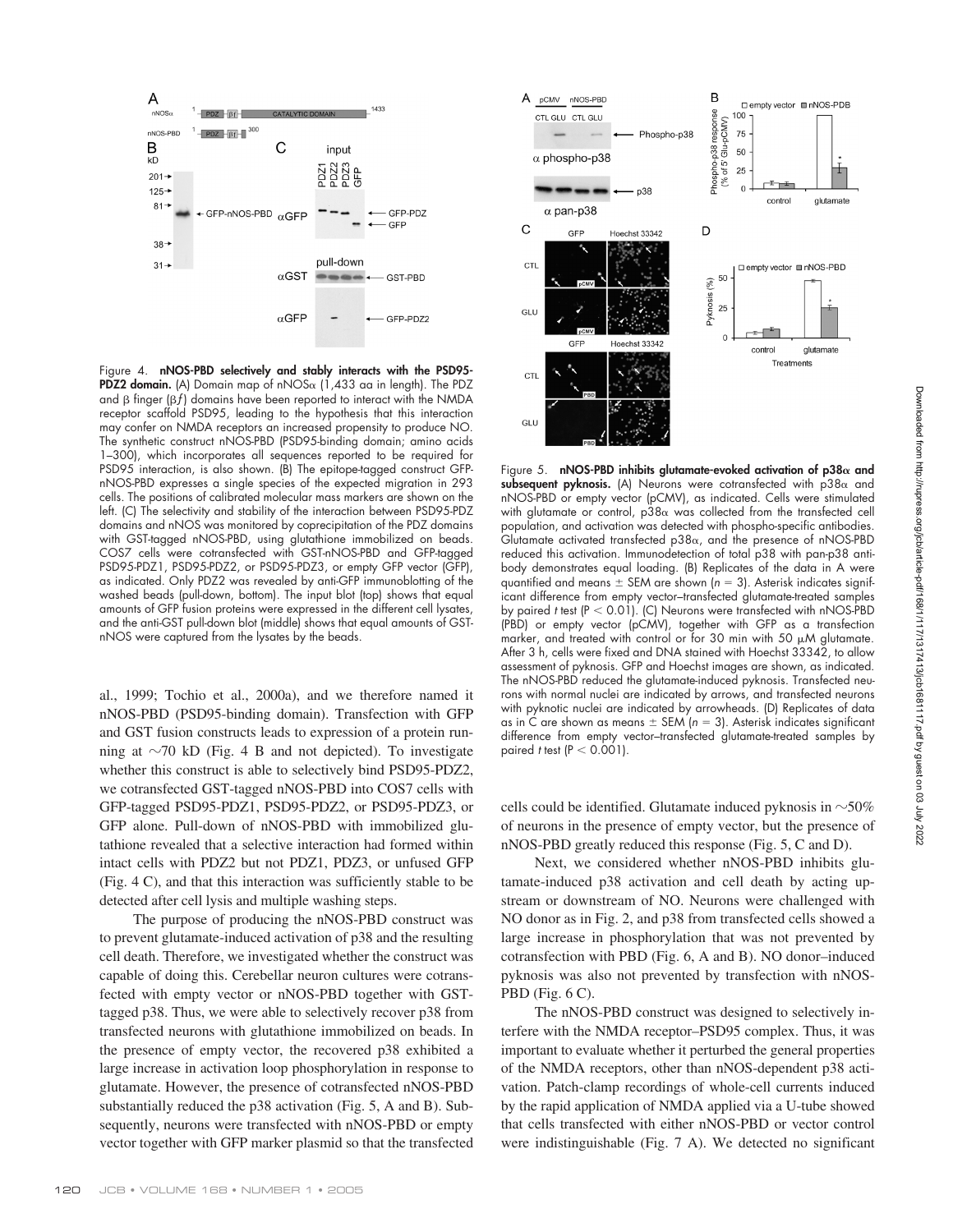

Figure 6. **nNOS-PBD does not prevent NOevoked activation of p38 or subsequent pyknosis.** (A) Neurons were cotransfected with  $p38\alpha$  and nNOS-PBD or empty vector (pCMV), as indicated. Cells were stimulated with 10 µM Dea/NO as NO donor (as described in the Fig. 3 legend), or with control,  $p38\alpha$  was collected from the transfected cell population, and activation was detected with phospho-specific antibodies. Dea/NO activated transfected  $p38\alpha$ , but the presence of nNOS-PBD did not reduce this activation. Immunodetection of total p38 with pan-p38 antibody demonstrates equal loading. (B) Replicates of the data in A were quantified and means  $\pm$  SEM are shown ( $n = 3$ ) (C) Neurons were transfected with nNOS-PBD (PBD) or empty vector (pCMV), together with GFP as a transfection marker, as described in the Fig. 5 (C and D) legend, and then treated with Dea/NO. The nNOS-PBD did not affect the Dea/NO-induced pyknosis. Means SEM  $(n = 3)$  are shown.

differences in induced current amplitude (Fig. 7 B, left) or time to peak current (Fig. 7 B, right). Capacitance was also unchanged (unpublished data), which suggests that no gross alterations in cell structure were induced. NMDA receptor activity leads to calcium influx into the cell. However, the actual changes in cytoplasmic free calcium also depend on the calcium-handling machinery of the cell. We measured the calcium response of cells transfected with nNOS-PBD or vector control by cotransfecting a fluorescence resonance energy transfer (FRET)–based calcium reporter "precocious cameleon," or YC2.12 (Nagai et al., 2002). Once again, the nNOS-PBD– and vector-transfected cells were indistinguishable (Fig. 7 C).

Together, these data support the proposal that the nNOS-PBD construct reduces glutamate-induced p38 activation and pyknosis by acting upstream of NO production, without causing general perturbation of either the electrophysiological characteristics of the NMDA receptor or the downstream signaling pathways. This suggests that a protein sequence that interacts with PSD95 in the same way as nNOS may be sufficient to confer significant neuroprotection via inhibition of glutamate-evoked p38 activation. Conversely, it would be expected that the PSD95-PDZ2 domain, which binds nNOS sequences (Fig. 4 C), would also be capable of conferring neuroprotection, whereas PDZ3 would not. PDZ1 may also be expected to be neuroprotective via interaction with the COOH termini of NMDA receptor subunits, but this interaction can be anticipated to dissociate PSD95 from the receptor complex and, therefore, to nonspecifically affect all aspects of NMDA receptor–PSD95 function. It is possible that the free PDZ2 domain may also act in this way, as PDZ2 is able to interact in vitro and in yeast with COOH-terminal peptide sequences derived from several NMDA receptor subunits (Niethammer et al., 1996), but those NMDA receptors that associate via PSD95 to nNOS may do so only via NMDA receptor interaction with PDZ1, because PDZ2 mediates the interaction with nNOS (Christopherson et al., 1999). We investigated the ability of glutamate to evoke pyknosis of cells transfected with the constructs shown in Fig. 4 C; i.e., either PSD95-PDZ1,



Figure 7. **nNOS-PBD does not perturb NMDA receptor electrophysiological characteristics or NMDA-induced calcium response.** (A) Whole-cell currents recorded from neurons transfected with GFP-tagged nNOS-PBD or pEGFP-C1 vector as control, after the rapid (U-tube) application of 200  $\mu$ M NMDA, where indicated. To isolate NMDA receptor–gated currents, the U-tube solution contained tetrodotoxin, bicuculline, and NBQX, together with D-serine to saturate the glycine site, in addition to NMDA. (B) Peak current density (left) and time to peak current (right) were calculated from replicates, and means  $\pm$  SEM are shown. (C) Neurons were cotransfected with FRET-based calcium probe YC2.12, together with either nonfluorescent pEBG-nNOS-PBD or pEBG vector control, as indicated. Cells were excited with 440 nm and images were acquired alternately at 480 nm (CFP emission) and 530 nm (raw FRET signal). 100 µM NMDA was added at time 0. Data are expressed as FRET ratio, i.e., raw FRET signal/CFP emission signal, which increases as calcium levels rise, bringing the fluorophores closer to one another and thereby increasing the FRET signal and quenching the CFP.

PSD95-PDZ2, PSD95-PDZ3, or empty epitope vector (unfused GFP). Both PDZ2 and PDZ1 conferred neuroprotection, but PDZ3 failed to protect (Fig. 8).

# **Discussion**

Excitotoxic neuronal death is the consequence of overstimulation of glutamate receptors, which leads to excessive calcium influx. Excitotoxicity is believed to contribute to disorders such as ischemia, traumatic brain injury, Parkinson's disease, Huntingdon's disease, Alzheimer's disease, and amyotrophic lateral sclerosis. The calcium influx causes induction of NO production by the nNOS that is activated by binding of calcium–calmodulin (for review see Alderton et al., 2001). As a result, several different NO species may be produced, and these have been reported to have either neuroprotective or neurotoxic consequences (for review see Nelson et al., 2003). In spite of this complexity, there is evidence that nNOS contributes to ischemic cell death. For example, targeted deletion of the second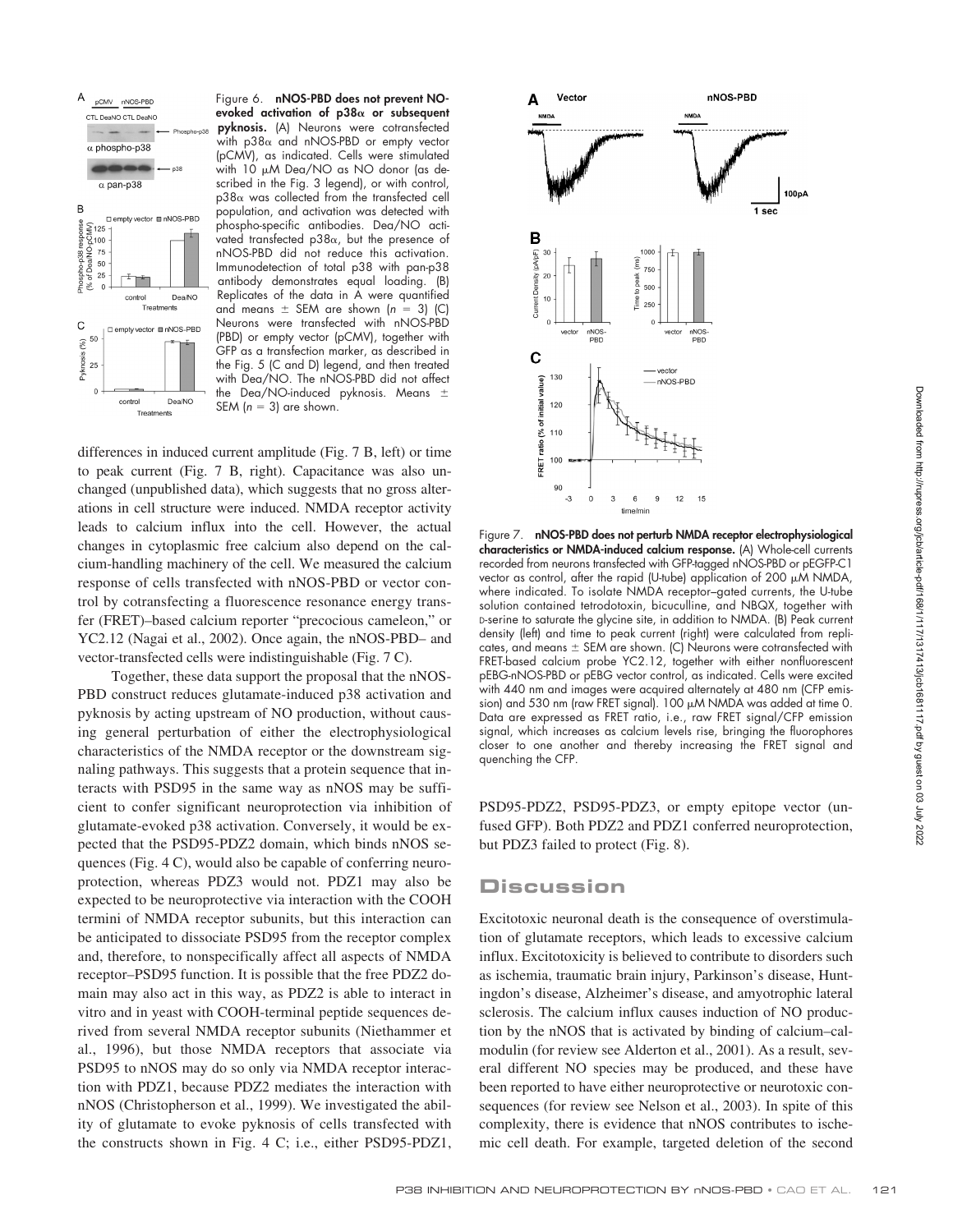Downloaded from http://rupress.org/jcb/article-pdf/168/117171317413/jcb1681117.pdf by guest on 03 July 2022 Downloaded from http://rupress.org/jcb/article-pdf/168/1/117/1317413/jcb1681117.pdf by guest on 03 July 2022

Figure 8. **Free PDZ1 and PDZ2 domains inhibit glutamate-induced death, but PDZ3 has no effect.** Neurons were transfected with the GFP-tagged PSD95-PDZ domains described in the Fig. 4 C legend, or empty vector, and then treated with glutamate or not treated. Pyknosis of transfected cells was assessed as described in the Fig. 5 (C and D) legend. Replicates were



quantitated and means  $\pm$  SEM are shown ( $n = 3$ ). Asterisk indicates a significant difference between cells transfected with GFP-PDZ1 or GFP-PDZ2, compared with empty vector pCMV, by paired *t* test ( $P < 0.005$ , or better).

exon of nNOS that contains the  $\alpha$  isoform start codon eliminates expression of the nNOS $\alpha$  isoform without affecting  $\beta$ and  $\gamma$  isoforms. The resulting nNOS $\alpha^{\Delta/\Delta}$  mice exhibit a reduced sensitivity to ischemic neuronal death (Huang et al., 1994) and reduced NMDA-induced death of cortical cultures (Dawson et al., 1996). In addition, small molecule nNOS inhibitors have neuroprotective actions (for review see Chabrier et al., 1999). Several mechanisms, including activation of poly(ADP-ribose) polymerase, inhibition of cytochrome *c* oxidase and other mitochondrial proteins, release of free cytoplasmic zinc, and activation of Trp channels, have been suggested to contribute to NO-induced neurodegeneration (Brown and Borutaite, 2002; Aarts et al., 2003; Bossy-Wetzel et al., 2004; for review see Yu et al., 2003). However, it is not clear whether these mechanisms are independent, interacting, or whether they form part of a single neurodegenerative pathway, and to what extent p38 is involved in these processes.

Thus, inhibition of nNOS can be expected to reduce excitotoxicity. However, this alone does not imply that PSD95– nNOS interaction is necessary or important for neurotoxicity, nor whether p38 might mediate a neurotoxic consequence of this interaction. The source specificity hypothesis states that calcium influx through NMDA receptors is especially neurotoxic (Aarts and Tymianski, 2003; Hardingham and Bading, 2003). This has been interpreted as a consequence of PSD95 mediated coupling of NMDA receptors and nNOS. The expectation that disrupting PSD95–nNOS interaction would have neuroprotective benefit is based on the validity of these hypotheses and assumptions. The mechanism of PSD95–nNOS interaction has been well characterized, and atomic detail is available from nuclear magnetic resonance structure and molecular modeling studies (Tochio et al., 2000b). Such data may aid possible development of small molecule compounds targeting this interaction. It is of interest to note that, even in the absence of small molecule inhibitors, the use of cell-permeable peptides has recently proven to be a realistic approach to reducing cell death in animal models of excitotoxicity (Aarts et al., 2002; Borsello et al., 2003). However, the possible neuroprotective value of targeting the PSD95–nNOS interface has been unexplored. Although ablating PSD95 or uncoupling it from the NMDA receptor provides substantial neuroprotection in an ischemia model (Sattler et al., 1999; Aarts et al., 2002), PSD95 is a multidomain protein believed to be a central mediator of assembly of the postsynaptic density complex, consisting of a vast array of signaling and structural molecules coupled to glutamate receptors in these specialized regions of neuronal cells (Husi et al., 2000). Thus, complete removal of PSD95 can

nNOS from the NMDA receptor (Aarts and Tymianski, 2003), thereby bringing with it the potential for undesirable side effects. The neuroprotective effects of PSD95 ablation or dissociation in the ischemia model may be the result of uncoupling of nNOS from glutamate-evoked calcium influx, but this remains unclear (Aarts and Tymianski, 2003). Further investigation of this issue is required before any firm conclusions can be drawn, and the source specificity hypothesis itself remains controversial (Hardingham and Bading, 2003). Any evidence that suggests a neuroprotective value of disrupting the PSD95–nNOS interface may have therapeutic importance, as it would increase the number of possible drug targets that could be considered for diseases involving excitotoxicity. It is anticipated that an improved clinical outcome, an increased primary effect, and fewer side effects might be obtained by aiming at more than one target in disease-causing signaling pathways. Furthermore, agents that disrupt the interaction between nNOS and PSD95 possess increased specificity, compared with small molecule catalytic site inhibitors, for two reasons: (1) only the  $\alpha$  isoform of nNOS can interact with PSD95, whereas the catalytic domains are identical in the other isoforms (for review see Alderton et al., 2001), which will be unaffected by the aforementioned strategy; and (2) only the functions of the  $\alpha$  isoform that are dependent on its interaction with PSD95, e.g., coupling to calcium influx through NMDA receptor, will be inhibited, as the nNOS $\alpha$  enzyme will not otherwise be affected.

be anticipated to have consequences beyond the dissociation of

In this study, we considered whether the PSD95–nNOS interface might be a suitable target for neuroprotective agents and whether the p38 pathway might mediate PSD95–nNOS interaction–dependent cell death. We chose a model of glutamate-induced neuronal death that we have characterized in some detail (Cao et al., 2004). Excitotoxicity can affect a variety of different brain regions and contribute to several neurodegenerative conditions. The morphological and biochemical features of degenerating neurons suggest that multiple mechanisms may underlie this form of cell death, even within a single brain region under a single stress, such as in ischemic cerebral cortex (Fukuda et al., 1999; Didenko et al., 2002). More effective neuroprotection will result from an understanding of different forms of neuronal cell death, which requires the use of multiple model systems. Glutamate-induced death in the cerebellar granule neuron model is NMDA receptor dependent and has properties (Cao et al., 2004; for review see Yu et al., 2003) reported to be associated with excitotoxic death in several other systems, including cultured cortical neurons and the ischemic brain. These properties include lumpy chromatin condensation (Sohn et al., 1998; Fukuda et al., 1999; Didenko et al., 2002), caspase independence (Didenko et al., 2002; Yu et al., 2002), insensitivity to inhibitors of transcription and translation (Csernansky et al., 1994; Lobner and Choi, 1996; Gwag et al., 1997), sensitivity to p38 inhibition (Legos et al., 2001, 2002), involvement of NO or nNOS (Huang et al., 1994; Dawson et al., 1996), and sensitivity to poly(ADP-ribose) polymerase inhibition (for review see Yu et al., 2003). Thus, the cerebellar granule neuron model may be particularly useful for studying forms of excitotoxic cell death with these properties.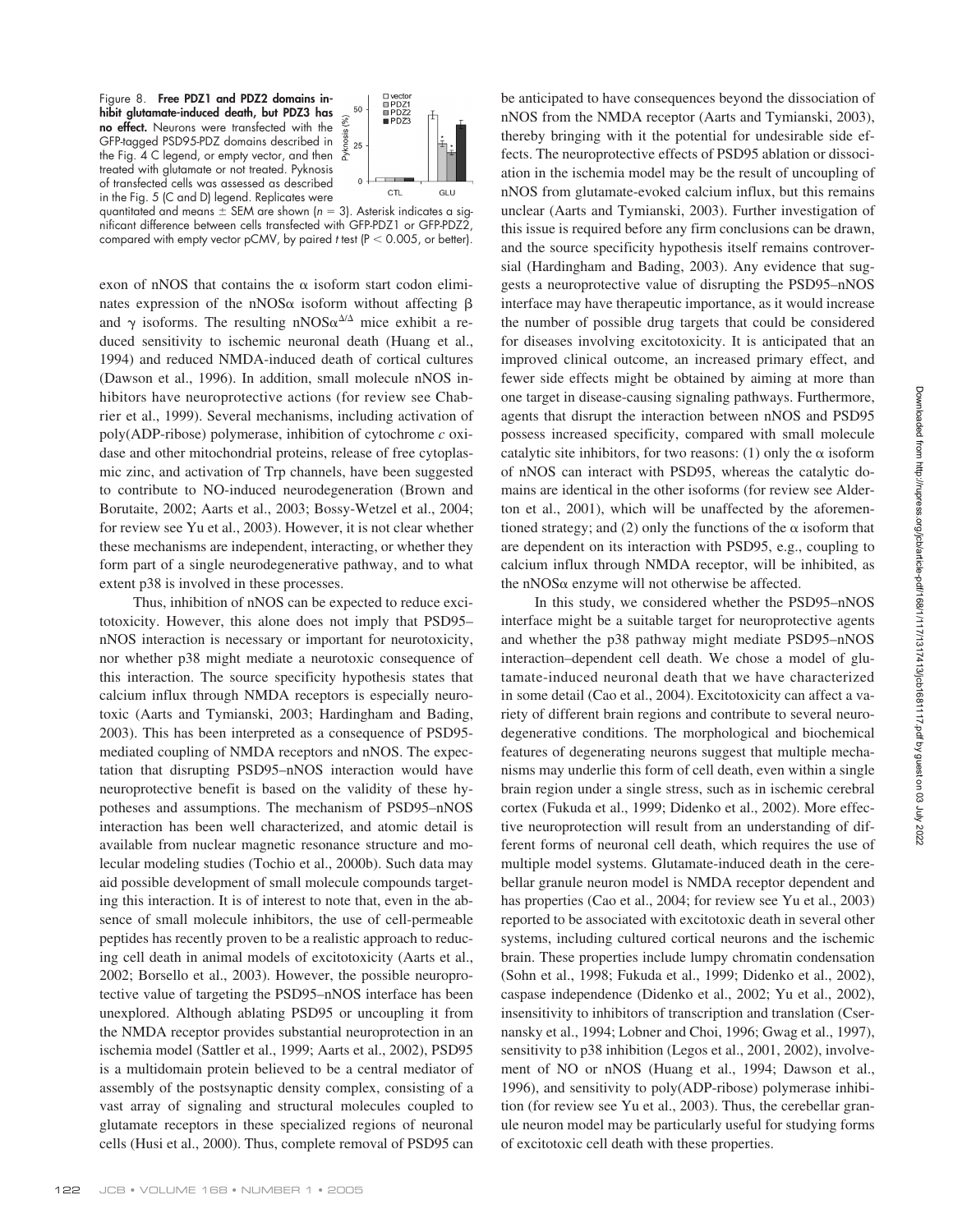

Here, we demonstrated that the p38 activation and cell death in glutamate-treated cerebellar granule neurons were both sensitive to inhibitors of NOS and nNOS. Subsequently, we demonstrated that NO donor was capable of activating p38 and cell death in this model in a manner strikingly similar to the way glutamate induces death. This is consistent with the proposal that glutamate-induced cell death in this model involves generation of NO, a predictable but necessary prerequisite for this model to be useful for considering the possible neuroprotective value of targeting the PSD95–nNOS interaction. It is important to note that an additional prerequisite is the validity of the source specificity hypothesis, for if neurotoxicity were dependent merely on calcium load and not on localization, then nNOS would continue to contribute to neurotoxicity even if no longer physically associated with the NMDA receptor. nNOS activity also appeared to be necessary (and sufficient) for the activation of p38 that is critical for glutamate-evoked cell death (Fig. 9 A). Therefore, any neuroprotection that is the result of disrupting the PSD95–nNOS interface should inhibit glutamate-evoked p38 activation as well as cell death.

The NH<sub>2</sub>-terminal region of nNOS $\alpha$  we used, nNOS-PBD, selectively and stably bound PDZ2, as expected (Fig. 4). Expression of this construct in neurons inhibited  $p38\alpha$  activation and reduced the subsequent cell death induced by glutamate treatment. This suggests that nNOS-PBD binds to a target in neuronal cells that is necessary for glutamate-induced p38 activation and subsequent cell death. The normal electrophysiological characteristics of the NMDA receptors and the cells' calcium response to NMDA were unaffected, which suggests that the action of nNOS-PBD was specific to the NMDA receptor– p38 pathway. The simplest explanation is that it is PDZ2 of PSD95 (or related molecules such as PSD93; Brenman et al., 1996b) that is affected in these experiments, leading to inhibition of the PSD95–nNOS interaction (Fig. 9 B). Because only a small amount of nNOS immunostaining colocalized with

Figure 9. **A hypothetical model proposed to explain the disruption of neuronal death signaling revealed by the constructs investigated.** (A) In an untransfected neuron, PSD95 is reportedly able to bring nNOS in close proximity to the calcium pore of the NMDA receptor. As a result, glutamate induces activation of nNOS and, subsequently, of p38. (B) The presence of nNOS-PBD in transfected cells (in excess of endogenous PSD95) competes with and prevents interaction of endogenous nNOS with PSD95, leading to a reduced ability of glutamate to activate p38 and pyknosis, which supports the source specificity hypothesis. (C) However, the presence of nNOS-PBD has no effect on the responses to addition of exogenous NO as this bypasses the requirement for PSD95–nNOS interaction. (D) Related scenarios in the presence of transfected PDZ1, 2 or 3. PDZ1 is reportedly capable of interacting with the NMDA receptor not nNOS, but this too reduces the ability of glutamate to induce pyknosis. PDZ2 is more effective, mimicking nNOS-PDZ2 in its actions, whereas PDZ3 reportedly interacts neither with NMDA receptor nor with nNOS, which explains its failure to prevent glutamate-induced pyknosis.

PSD95 immunostaining in these cells (unpublished data) and microscopy does not have sufficient resolution to discern disruption of the physical interaction between the molecules, it was not possible for us to directly visualize this effect. Instead, we reasoned that if the nNOS-PBD acts by preventing interaction of PSD95 (or a related molecule) with nNOS, thereby preventing NO production and the downstream consequences, then it should be possible to bypass this effect by exogenously supplying NO, which we had already demonstrated induced cell death in a manner very similar to that induced by glutamate. Indeed, transfection with nNOS-PBD had no effect on NO-induced activation of p38 or the subsequent neuronal death (Fig. 9 C). We sought additional evidence for the role of this interaction by generating expression of PDZ2 to compete with endogenous PSD95 in the nNOS interaction, or of PDZ3 as a control. PDZ2 again inhibited glutamate-induced neuronal cell death, whereas PDZ3, which is not known to have any importance in glutamate-induced neuronal cell death, had no effect (Fig. 9 D, middle and right). PDZ1 was also somewhat protective. This is not surprising, because PDZ1 can interact with the COOH termini of subunits of the NMDA receptor complex (while, simultaneously, PDZ2 can bind nNOS; Christopherson et al., 1999), thereby dissociating the entire PSD95 molecule from the NMDA receptors (Aarts and Tymianski, 2003; Fig. 9 D, left).

In conclusion, these results suggest that the interaction between nNOS and PSD95 (or a related molecule such as PSD93) is important for glutamate-induced activation of  $p38\alpha$ stress-activated protein kinase and the ensuing cell death, and that the nNOS–PDZ2 interface is a target suitable for neuroprotective drug design efforts. It can be anticipated that, compared with agents that dissociate PSD95 from NMDA receptors, such reagents will have less effect on the NMDA receptor– PSD95 interaction and thus will produce considerably lower disruption of the delicate and highly complex postsynaptic density apparatus.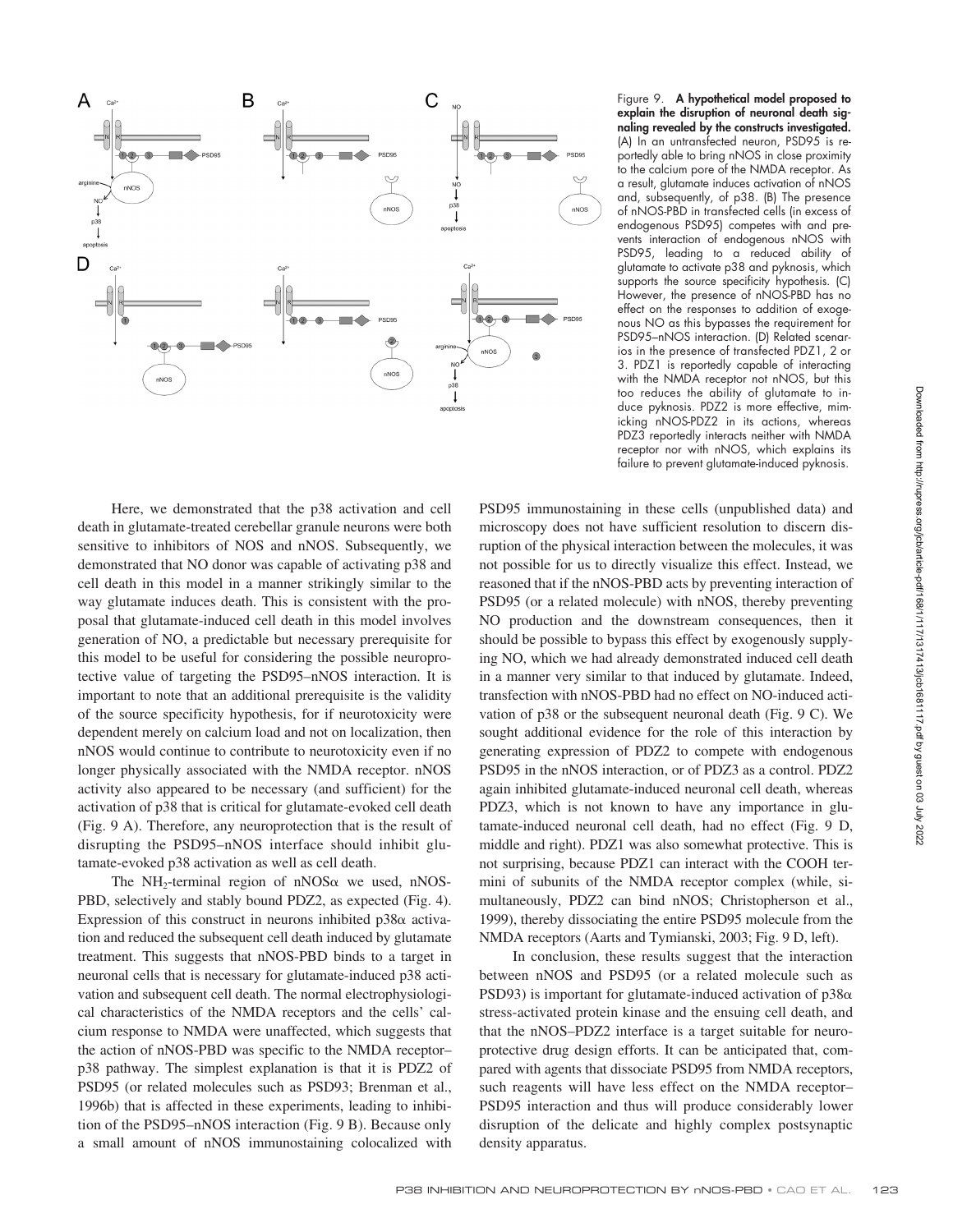# **Materials and methods**

## **Antibodies and plasmids**

Mouse anti-GFP (CLONTECH Laboratories, Inc.), rabbit anti–phospho-p38 (New England Biolabs, Inc.) and mouse anti–pan-p38 (Transduction Labs) were used with secondary reagents from various sources (Santa Cruz Biotechnology, Inc. and UBI). The coding sequence for the NH2-terminal 300 amino acids of nNOS was prepared by PCR-based methods from plasmid pPIC-ZA-nNOS (a gift from Bernt Mayer, Karl-Franzens-Universitat, Graz, Graz, Austria) and inserted in-frame with the GFP coding sequence of the plasmid pEGFP-C1 (CLONTECH Laboratories, Inc.) to make GFP-nNOS-PBD. pEBG-nNOS-PBD was prepared by inserting the same sequence into the plasmid pEBG (a gift from Bruce Mayer, University of Connecticut Health Center, Farmington, CT) in-frame with the GST coding sequence. PDZ domains from PSD95 were PCR amplified from the plasmid pCMV-PSD95 (a gift from Y. Hata, Osaka University Medical School, Suita, Osaka, Japan). PDZ1 (aa 60–155), PDZ2 (aa 155–249), and PDZ3 (aa 302–402) were subsequently inserted in-frame into the plasmid pEGFP- $C1.$  pEBG-p38 $\alpha$  was a gift from Bruce Mayer. pCMV was a gift from S. van den Heuvel (Massachusetts General Hospital, Boston, MA).

## **Cell culture and glutamate and NO donor treatment**

Primary cultures of cerebellar granule neurons were prepared and maintained as described previously (Courtney et al., 1997). Neurons used were cultured for 7–9 d in vitro (DIV). Glutamate treatment was performed as described previously (Cao et al., 2004). Cells were briefly rinsed in Mg-free Locke's buffer (154 mM NaCl, 5.6 mM KCl, 3.6 mM NaHCO<sub>3</sub>, 1.3 mM CaCl<sub>2</sub>, 5.6 mM D-glucose, and 5 mM Hepes, pH 7.4) and placed in the same buffer with glutamate (50  $\mu$ M) for 30 min, or as shown in the legend of Fig. 1; 10  $\mu$ M glycine was routinely included with glutamate because it is an essential coagonist for the NMDA receptor. Subsequently, cells were rinsed in Locke's buffer with 1 mM MgCl<sub>2</sub>, and conditioned medium was replaced for the times indicated in the legends of Fig. 1; Fig. 3 C; Fig. 5, C and D; Fig. 6 C; and Fig. 8. NO treatment was performed by adding 10 or 250 µM NO donor Dea/NO (DeaNONOate) or 300 µM ONOO<sup>-</sup> to the cell culture media directly, and these conditions were maintained throughout the whole experiment. The concentration of ONOO<sup>-</sup> was determined by measuring its absorbance at 302 nm ( $\varepsilon$  = 1,670 M<sup>-1</sup> cm<sup>-1</sup>). The concentration of ONOO<sup>-</sup> was measured for every experiment, just before it was added to the samples. Pharmacological agents (3  $\mu$ M 7-Nitroindazole, 1  $\mu$ M *N-* $\omega$ -propyl-L-arginine, and 1  $\mu$ M SB203580) were added 60 min before glutamate treatment, and the agents were also present in all media in which the cells were subsequently incubated. The NOS inhibitors are competitive with arginine; therefore, cells were placed in arginine-free conditions during the period of incubation with these inhibitors (or incubation with carrier, in the case of controls). 1 mM arginine was added to the preincubation and stimulation solutions, where indicated in the legend of Fig. 2.

#### **Immunoblotting**

Immunoblotting was performed as described previously (Coffey et al., 2002) by treating cells as indicated (see legends of Fig. 1 A; Fig. 2, A and B; Fig. 3, A and B; and Fig. 4 B), rinsing rapidly in ice-cold PBS, lysing in  $1\times$  Laemmli buffer, boiling, clearing, resolving by SDS-PAGE, and performing electrotransfer. Western blotting was performed according to standard protocols, and blots were developed using ECL reagents according to the manufacturer's instructions.

#### **Cell death assay**

After treatment as described in the Cell culture and glutamate and NO donor treatment section (typically after 3 h or as indicated in the legends of Figs. 1 B and 3 C), cells were stained with Hoechst 33342, fixed, and scored on the basis of nuclear morphology. A pyknotic nucleus was considered to indicate death of the cell.

#### **Pyknosis assay for transfected neurons**

Cerebellar granule cultures at 6–7 DIV were transfected as described previously (Coffey et al., 2000). They were cotransfected with GFP marker plasmids and either empty vector (pCMV), GFP-nNOS-PBD, GFP-PSD95-PDZ1, GFP-PSD95-PDZ2, or GFP-PSD95-PDZ3. When tested, cotransfection efficiency was almost 100% (Coffey et al., 2002; Hongisto et al., 2003). 24 h after transfection, cells were treated with or without glutamate or NO donor Dea/NO as described in the Cell culture and glutamate and NO donor treatment section. 3 h after stimulation, cells were fixed with 4% PFA, rinsed with ice-cold PBS, and stained with Hoechst 33342. For transfected neurons, fluorescence image fields of GFP emission using 450–490 nm of

#### **Assay for activation of transfected p38**

7 d after plating in 35-mm dishes, cerebellar granule neurons were cotransfected with  $EBG-p38\alpha$  and either empty vector (pCMV) or GFPnNOS-PBD. 24 h after transfection, cells were treated as described in the legends of Figs. 5 and 6 for 5 min, rinsed once with ice-cold PBS, and lysed in 500 µl of lysis buffer (20 mM Hepes, pH 7.4; 2 mM EGTA; 50 mM  $\beta$ -glycerophosphate; 1 mM DTT; 1 mM  $Na_3VO_4$ ; 1% Triton X-100; 10% glycerol; 50 mM NaF; 1 mM benzamidine; 1 µg/ml aprotinin, leupeptin, and pepstatin; and 100  $\mu$ g/ml PMSF). Homogenized and precleared supernatants were incubated with 10 ul (bed volume) prewashed S-hexylglutathione agarose beads for 3 h at 4°C. Beads were spun out and washed three times in lysis buffer, and then the drained beads were boiled in 40  $\mu$ l 1 $\times$  Laemmli sample buffer, for immunoblotting.

## **Pull-down assay for PSD95–nNOS interaction**

1 d after plating in 10-cm dishes, COS7 cell cultures were cotransfected with EBG-nNOS-PBD and either GFP-PDZ1, GFP-PDZ2, GFP-PDZ3, or GFP-C1. After 48 h of transfection, cells were rinsed once with ice-cold PBS and lysed in 800  $\mu$ l of low-salt buffer (20 mM Na $_2$  ß-glycerophosphate; 30 mM NaF; 2 mM EDTA; 2 mM  $Na_4P_2O_5$ ; 1 mM DTT; 10  $\mu$ g/ml aprotinin, leupeptin, and pepstatin A; 0.5 mM AEBSF; and 0.5% igepal). Homogenized and precleared supernatants were rotated for 3 h at  $4^{\circ}$ C with 15  $\mu$ l (bed volume) S-hexylglutathione agarose beads preequilibrated in low-salt buffer. Beads were spun out and washed three times in the same buffer, and then the aspirated pellet was boiled in 50  $\mu$ l 1 × Laemmli sample buffer for immunoblotting.

#### **Electrophysiological recordings**

Whole-cell currents were recorded from single cultured cerebellar granule cells (at 7 DIV) and transfected with either pEGFP-C1 (empty vector) or the PSD95-PDZ2–binding region of nNOS (pEGFP-nNOS) using an amplifier (Axopatch 200B; Axon Instruments, Inc.). Recorded membrane currents were digitized using a Digidata 1320A interface (Axon Instruments, Inc.) and analyzed using pCLAMP software. Patch pipettes were pulled from thin-wall borosilicate glass (1.5-mm outer diameter and 1.17-mm inner diameter; Clarke Electromedical) and fire polished to give a final resistance of  $\sim$  5 M $\Omega$  when filled. The pipette-filling solution contained (mM): 145 potassium gluconate, 10 Hepes, 5 EGTA, 5 MgCl<sub>2</sub>, 5 Na<sub>2</sub>ATP, and 0.2 GTP; adjusted to pH 7.2. The extracellular solution contained (mM): 145 NaCl, 5 KCl, 1 CaCl<sub>2</sub>, 5 Hepes, 5 glucose, and 20 sucrose; adjusted to pH 7.4. NMDA receptor currents were elicited at a holding potential of  $-60$  mV by the rapid (U-tube) application of 200  $\mu$ M NMDA in extracellular solution containing 20  $\mu$ M D-serine, 50  $\mu$ M bicuculline, 1  $\mu$ M tetrodotoxin, and  $5 \mu M$  NBQX.

## **FRET-based imaging of cytoplasmic free calcium**

Cerebellar granule neurons were cultured on 10-mm square glass coverslips and cotransfected at 6–7 DIV with the precocious cameleon YC2.12 (a gift from A. Miyawaki, RIKEN Brain Research Institute, Wako, Japan; Nagai et al., 2002) and pEBG vector or pEBG-nNOS-PBD, as indicated in the legend of Fig. 7 C. This calcium probe is based on the Venus YFP variant that is most resistant to changes in pH and chloride, and matures quickly, thereby avoiding artifactually low FRET caused by retarded maturation of the acceptor fluorophore. The following day, the coverslips were washed once in Locke's buffer with 1 mM  $\text{MgCl}_2$  and twice more in Locke's buffer without  $MgCl<sub>2</sub>$ , and then placed in 1 ml of Locke's buffer without MgCl<sub>2</sub> in a chamber on a microscope (model IX70; Olympus). Cells were illuminated with a mercury lamp, a neutral density filter, and a 440 nm/21 nm excitation filter. CFP and YFP emission image pairs were acquired (with a 2-s integration time per channel and 13 s between image pairs) through a 455-nm dichroic mirror and 480 nm/30 nm and 530 nm/26 nm filters in a filter wheel (CVI laser; Apogee Instruments, Inc.) mounted parfocally in front of a cooled CCD (model KX85; Apogee Instruments, Inc.). The acquired CFP emission images represent CFP signals quenched by FRET, and are referred to hereafter as CC images. The acquired Venus YFP emission images represent raw FRET signals, and are referred to hereafter as CY images. As calcium rises, it causes the probe to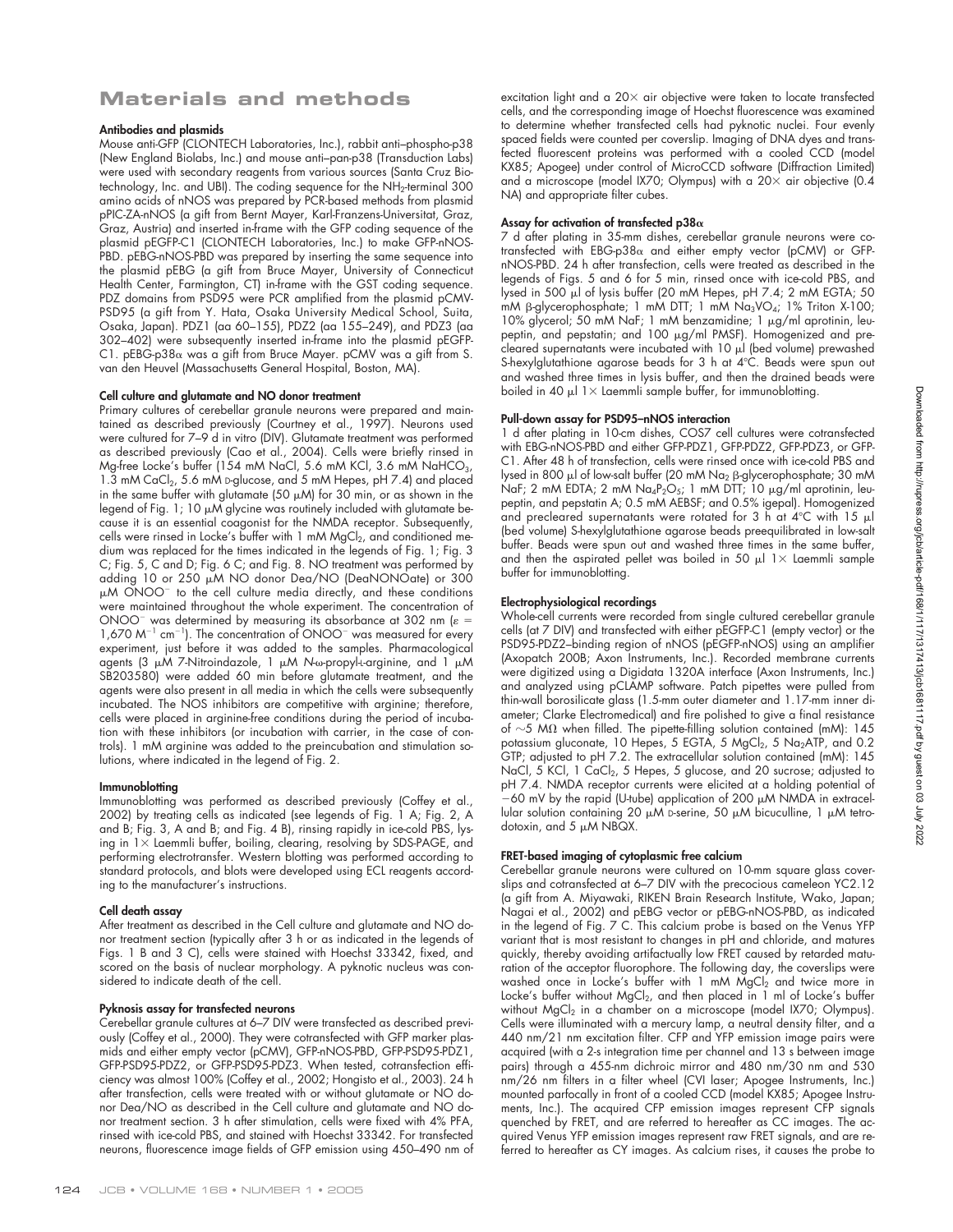fold to a more compact conformation, leading to increased CY signal and quenching the CC signal. The ratio of background-corrected CY and CC signals was calculated and is directly related to calcium changes. NMDA and glycine (at final concentrations of  $100 \mu$ M and  $10 \mu$ M, respectively) were added at time 0. FRET time courses (CY/CC ratio) were calculated from the acquired image series with image analysis software developed by the authors (Lindqvist et al., 1995) that had been modified to permit the processing of these image datasets as just described. Background-corrected fluorescence ratio time courses were normalized to the average prestimulation CY/CC ratio values for each cell, the means of cells within each field were calculated, and the data are presented in Fig. 7 C as means  $\pm$  SEM of independent experiments.

We thank Bruce Mayer, Bernt Mayer, Yutaka Hata, Atsushi Miyawaki, and Sander van den Heuvel for providing plasmids used in this study. We thank Eleanor Coffey for advice on the manuscript and John Challis and Richard Evans for their help and advice in setting up the NMDA receptor current recordings.

This work was funded by the Academy of Finland (grants 72446, 78232, 203520, and 206903), the Magnus Ehrnrooths Foundation, and the University of Kuopio. M.J. Courtney is an Academy of Finland researcher.

#### Submitted: 6 July 2004 Accepted: 11 November 2004

# **References**

- Aarts, M., Y. Liu, L. Liu, S. Besshoh, M. Arundine, J.W. Gurd, Y.T. Wang, M.W. Salter, and M. Tymianski. 2002. Treatment of ischemic brain damage by perturbing NMDA receptor- PSD-95 protein interactions. *Science.* 298:846–850.
- Aarts, M.M., and M. Tymianski. 2003. Novel treatment of excitotoxicity: targeted disruption of intracellular signaling from glutamate receptors. *Biochem. Pharmacol.* 66:877–886.
- Aarts, M., K. Iihara, W.L. Wei, Z.G. Xiong, M. Arundine, W. Cerwinski, J.F. MacDonald, and M. Tymianski. 2003. A key role for TRPM7 channels in anoxic neuronal death. *Cell.* 115:863–877.
- Alderton, W.K., C.E. Cooper, and R.G. Knowles. 2001. Nitric oxide synthases: structure, function and inhibition. *Biochem. J.* 357:593–615.
- Bon, C.L., and J. Garthwaite. 2003. On the role of nitric oxide in hippocampal long-term potentiation. *J. Neurosci.* 23:1941–1948.
- Bossy-Wetzel, E., M.V. Talantova, W.D. Lee, M.N. Scholzke, A. Harrop, E. Mathews, T. Gotz, J. Han, M.H. Ellisman, G.A. Perkins, and S.A. Lipton. 2004. Crosstalk between nitric oxide and zinc pathways to neuronal cell death involving mitochondrial dysfunction and p38-activated K channels. *Neuron.* 41:351–365.
- Borsello, T., P.G. Clarke, L. Hirt, A. Vercelli, M. Repici, D.F. Schorderet, J. Bogousslavsky, and C. Bonny. 2003. A peptide inhibitor of c-Jun N-terminal kinase protects against excitotoxicity and cerebral ischemia. *Nat. Med.* 9:1180–1186.
- Brenman, J.E., D.S. Chao, S.H. Gee, A.W. McGee, S.E. Craven, D.R. Santillano, Z. Wu, F. Huang, H. Xia, M.F. Peters, et al. 1996a. Interaction of nitric oxide synthase with the postsynaptic density protein PSD-95 and alpha1-syntrophin mediated by PDZ domains. *Cell.* 84:757–767.
- Brenman, J.E., K.S. Christopherson, S.E. Craven, A.W. McGee, and D.S. Bredt. 1996b. Cloning and characterization of postsynaptic density 93, a nitric oxide synthase interacting protein. *J. Neurosci.* 16:7407–7415.
- Brown, G.C., and V. Borutaite. 2002. Nitric oxide inhibition of mitochondrial respiration and its role in cell death. *Free Radic. Biol. Med.* 33:1440–1450.
- Cao, J., M.M. Semenova, V.T. Solovyan, J. Han, E.T. Coffey, and M.J. Courtney. 2004. Distinct requirements for  $p38\alpha$  and JNK stress-activated protein kinases in different forms of apoptotic neuronal death. *J. Biol. Chem.* 279:35903–35913.
- Chabrier, P.E., C. Demerle-Pallardy, and M. Auguet. 1999. Nitric oxide synthases: targets for therapeutic strategies in neurological diseases. *Cell. Mol. Life Sci.* 55:1029–1035.
- Christopherson, K.S., B.J. Hillier, W.A. Lim, and D.S. Bredt. 1999. PSD-95 assembles a ternary complex with the N-methyl-D-aspartic acid receptor and a bivalent neuronal NO synthase PDZ domain. *J. Biol. Chem.* 274: 27467–27473.
- Coffey, E.T., V. Hongisto, M. Dickens, R.J. Davis, and M.J. Courtney. 2000. Dual roles for JNK in developmental and stress responses in cerebellar granule neurons. *J. Neurosci.* 20:7602–7613.
- Coffey, E.T., G. Smiciene, V. Hongisto, J. Cao, S. Brecht, T. Herdegen, and M.J. Courtney. 2002. JNK2/3 is specifically activated by stress, mediating c-jun activation, in the presence of constitutive JNK1 activity in cerebellar neurons. *J. Neurosci.* 22:4335–4345.
- Courtney, M.J., K.E. Åkerman, and E.T. Coffey. 1997. Neurotrophins protect cultured cerebellar granule neurons against the early phase of cell death by a two-component mechanism. *J. Neurosci.* 17:4201–4211.
- Csernansky, C.A., L.M. Canzoniero, S.L. Sensi, S.P. Yu, and D.W. Choi. 1994. Delayed application of aurintricarboxylic acid reduces glutamateinduced cortical neuronal injury. *J. Neurosci. Res.* 38:101–108.
- Dawson, V.L., V.M. Kizushi, P.L. Huang, S.H. Snyder, and T.M. Dawson. 1996. Resistance to neurotoxicity in cortical cultures from neuronal nitric oxide synthase-deficient mice. *J. Neurosci.* 16:2479–2487.
- Didenko, V.V., H. Ngo, C.L. Minchew, D.J. Boudreaux, M.A. Widmayer, and D.S. Baskin. 2002. Caspase-3-dependent and -independent apoptosis in focal brain ischemia. *Mol. Med.* 8:347–352.
- Fukuda, T., H. Wang, H. Nakanishi, K. Yamamoto, and T. Kosaka. 1999. Novel non-apoptotic morphological changes in neurons of the mouse hippocampus following transient hypoxic-ischemia. *Neurosci. Res.* 33:49–55.
- Ge, B., H. Gram, F. Di Padova, B. Huang, L. New, R.J. Ulevitch, Y. Luo, and J. Han. 2002. MAPKK-independent activation of p38 $\alpha$  mediated by TAB1dependent autophosphorylation of p38α. *Science*. 295:1291-1294.
- Gwag, B.J., J.Y. Koh, J.A. DeMaro, H.S. Ying, M. Jacquin, and D.W. Choi. 1997. Slowly triggered excitotoxicity occurs by necrosis in cortical cultures. *Neuroscience.* 77:393–401.
- Hardingham, G.E., and H. Bading. 2003. The yin and yang of NMDA receptor signalling. *Trends Neurosci.* 26:81–89.
- Hongisto, V., N. Smeds, S. Brecht, T. Herdegen, M.J. Courtney, and E.T. Coffey. 2003. Lithium blocks the c-jun stress response and protects neurons via its action on glycogen synthase kinase 3. *Mol. Cell. Biol.* 23:6027–6036.
- Huang, Z., P.L. Huang, N. Panahian, T. Dalkara, M.C. Fishman, and M.A. Moskowitz. 1994. Effects of cerebral ischemia in mice deficient in neuronal nitric oxide synthase. *Science.* 265:1883–1885.
- Husi, H., M.A. Ward, J.S. Choudhary, W.P. Blackstock, and S.G. Grant. 2000. Proteomic analysis of NMDA receptor-adhesion protein signaling complexes. *Nat. Neurosci.* 3:661–669.
- Kawasaki, H., T. Morooka, S. Shimohama, J. Kimura, T. Hirano, Y. Gotoh, and E. Nishida. 1997. Activation and involvement of p38 mitogen-activated protein kinase in glutamate-induced apoptosis in rat cerebellar granule cells. *J. Biol. Chem.* 272:18518–18521.
- Legos, J.J., J.A. Erhardt, R.F. White, S.C. Lenhard, S. Chandra, A.A. Parsons, R.F. Tuma, and F.C. Barone. 2001. SB 239063, a novel p38 inhibitor, attenuates early neuronal injury following ischemia. *Brain Res.* 892:70–77.
- Legos, J.J., B. McLaughlin, S.D. Skaper, P.J. Strijbos, A.A. Parsons, E. Aizenman, G.A. Herin, F.C. Barone, and J.A. Erhardt. 2002. The selective p38 inhibitor SB-239063 protects primary neurons from mild to moderate excitotoxic injury. *Eur. J. Pharmacol.* 447:37–42.
- Lin, S., Y. Zhang, R. Dodel, M.R. Farlow, S.M. Paul, and Y. Du. 2001. Minocycline blocks nitric oxide-induced neurotoxicity by inhibition p38 MAP kinase in rat cerebellar granule neurons. *Neurosci. Lett.* 315:61–64.
- Lindqvist, C., C. Holmberg, C. Oetken, M. Courtney, A. Stahls, and K.E. Akerman. 1995. Rapid  $\text{Ca}^{2+}$  mobilization in single LGL cells upon interaction with K562 target cells–role of the CD18 and CD16 molecules. *Cell. Immunol.* 165:71–76.
- Lobner, D., and D.W. Choi. 1996. Preincubation with protein synthesis inhibitors protects cortical neurons against oxygen-glucose deprivationinduced death. *Neuroscience.* 72:335–341.
- Manabe, S., and S.A. Lipton. 2003. Divergent NMDA signals leading to proapoptotic and antiapoptotic pathways in the rat retina. *Invest. Ophthalmol. Vis. Sci.* 44:385–392.
- Nagai, T., K. Ibata, E.S. Park, M. Kubota, K. Mikoshiba, and A. Miyawaki. 2002. A variant of yellow fluorescent protein with fast and efficient maturation for cell-biological applications. *Nat. Biotechnol.* 20:87–90.
- Nelson, E.J., J. Connolly, and P. McArthur. 2003. Nitric oxide and S-nitrosylation: excitotoxic and cell signaling mechanism. *Biol. Cell.* 95:3–8.
- Niethammer, M., E. Kim, and M. Sheng. 1996. Interaction between the C terminus of NMDA receptor subunits and multiple members of the PSD-95 family of membrane-associated guanylate kinases. *J. Neurosci.* 16: 2157–2163.
- Sattler, R., Z. Xiong, W.Y. Lu, M. Hafner, J.F. MacDonald, and M. Tymianski. 1999. Specific coupling of NMDA receptor activation to nitric oxide neurotoxicity by PSD-95 protein. *Science.* 284:1845–1848.
- Sohn, S., E.Y. Kim, and B.J. Gwag. 1998. Glutamate neurotoxicity in mouse cortical neurons: atypical necrosis with DNA ladders and chromatin condensation. *Neurosci. Lett.* 240:147–150.
- Tochio, H., Y.K. Mok, Q. Zhang, H.M. Kan, D.S. Bredt, and M. Zhang. 2000a. Formation of  $nNOS/PSD-95$  PDZ dimer requires a preformed  $\beta$ -finger structure from the nNOS PDZ domain. *J. Mol. Biol.* 303:359–370.
- Tochio, H., F. Hung, M. Li, D.S. Bredt, and M. Zhang. 2000b. Solution structure and backbone dynamics of the second PDZ domain of postsynaptic density-95. *J. Mol. Biol.* 295:225–237.